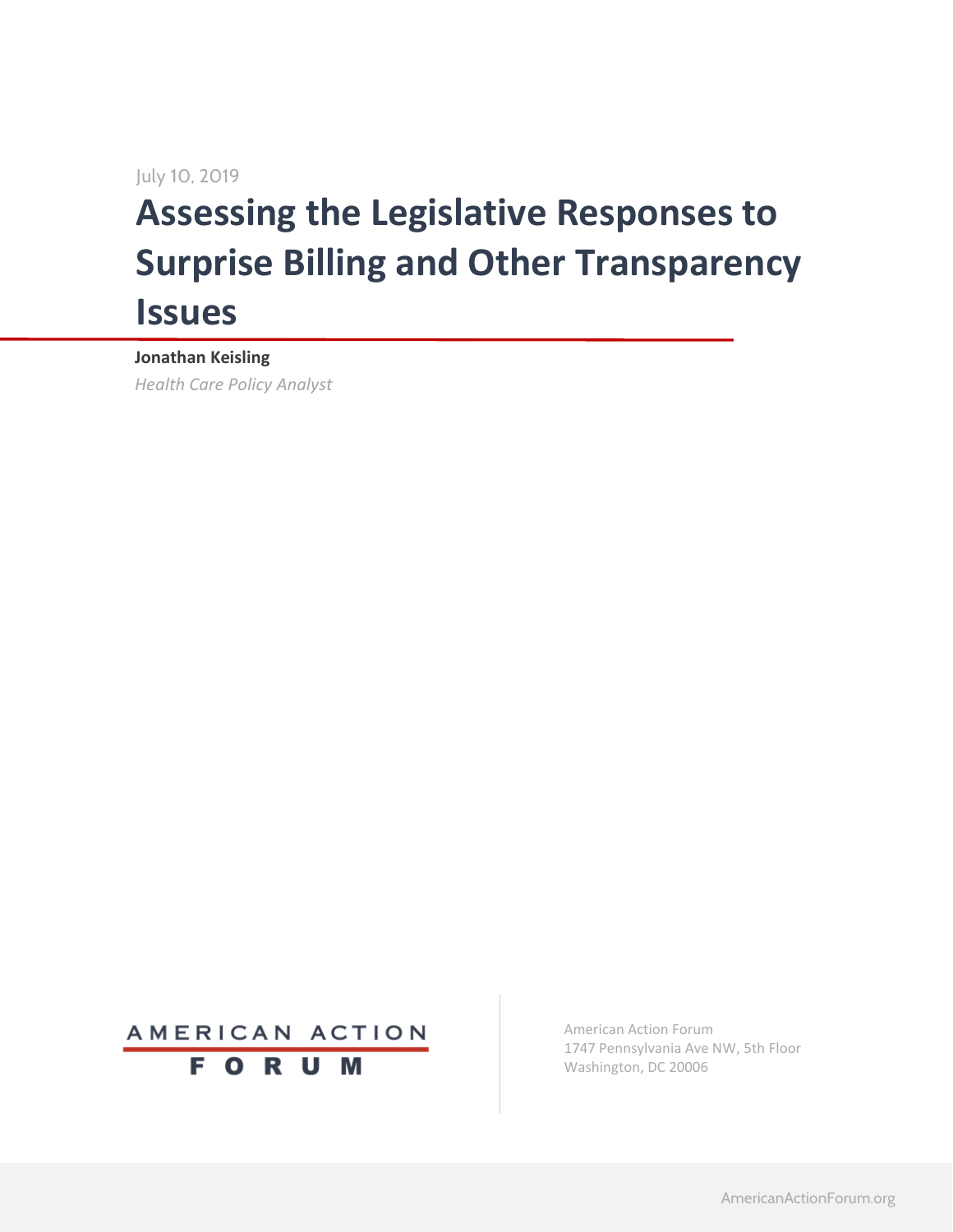## **EXECUTIVE SUMMARY**

- Surprise medical bills often arise from out-of-network ancillary services provided at an innetwork facility, and both the House and Senate are considering legislation to limit the occurrence of the situation.
- S. 1895 attempts to curb surprise medical bills by allowing patients to pay in-network rates unless they are given advance notice about a non-ancillary service being out of network; ancillary services are automatically charged at the in-network rate.
- While shifting costs to insurers and providers in this way would be expected to raise premiums, a study indicates that it could instead lower them by reducing the incentive for doctors to jump between networks in an effort to bargain for higher rates.

#### **INTRODUCTION**

One of the more unpleasant features of America's health care system is the existence of "surprise billing"—the unexpected cost of paying for care from a provider who is not in the network of a patient's insurance company. There are three main situations where the phenomenon of surprise billing takes place:

- 1. Visits to the emergency room, where a patient usually does not have a choice in providers;
- 2. Ancillary care services (e.g. care from an anesthesiologist) that are performed as a supplement to the primary care received during a procedure or test;
- 3. Ambulance services, where a transport shows up and a patient typically has no say in which hospital they go to or which provider or services they receive.

In the last few months, lawmakers have introduced various pieces of legislation seeking to reduce the existence of surprise billing. The Senate Committee on Health, Education, Labor, and Pensions (HELP) produced legislation in recent weeks to reduce the existence of surprise billing: S. 1895 or the "Lower Health Care Costs Act."<sup>1</sup> The House Energy and Commerce Committee is also considering similar legislation as the text for H.R. 3630—or the "No Surprises Act"—is scheduled for markup this week.<sup>2</sup> While S. 1895 seeks to restrain surprise billing, it goes beyond that issue, aiming to reduce the cost of drugs, increase transparency and the exchange of information in health care, and improve public health. This paper will outline and analyze how S. 1895 would seek to restrain surprise billing and increase price transparency and information exchange between providers, insurers, and patients.

## **SURPRISE BILLING**

As noted, surprise billing frequently occurs when ancillary care is administered to patients. Surprise bills are most troubling when patients are receiving care from an in-network facility, and are thus safe from

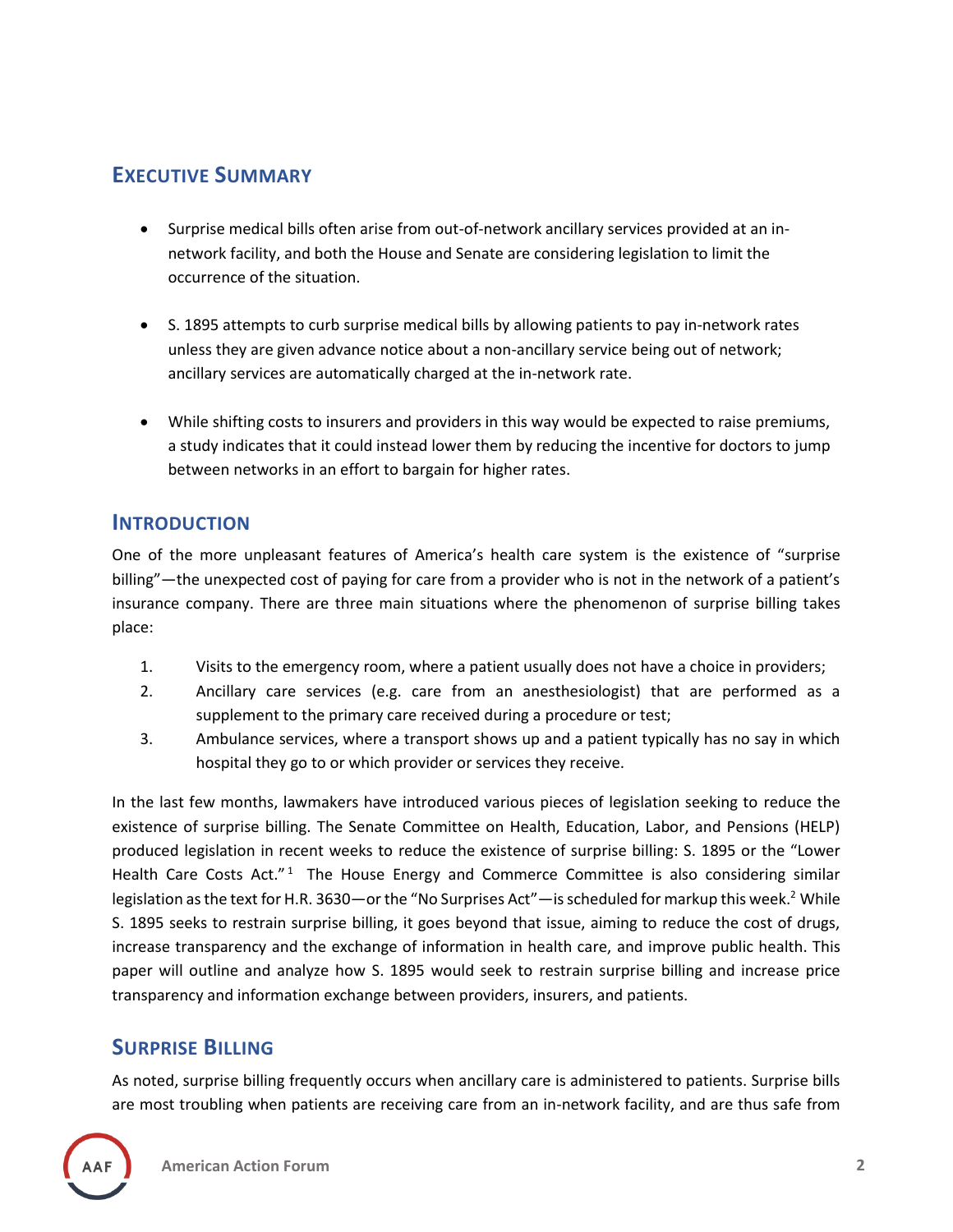out-of-network charges. Therefore, S. 1895 gives particular attention to out-of-network care provided at in-network facilities.

Under S. 1895, patients receiving care at in-network hospitals would be held harmless for any ancillary care provided to them by an out-of-network provider. As a result, for any out-of-network ancillary care that patients may receive, they would only be subject to the in-network cost-sharing amount they agreed to when they purchased their insurance plan.

In the case that patients receive non-ancillary, out-of-network services at in-network facilities, the facilities must provide patients notice at least 48 hours prior to the patients receiving the service. Otherwise, the patients will only be subject to the in-network cost-sharing requirements of their insurance provider. The table below summarizes how cost-sharing works in each of the situations described above.

| In-Network<br>Facility? | In-Network<br>Service? | Ancillary Service? | Notice? | Cost-Sharing   |
|-------------------------|------------------------|--------------------|---------|----------------|
| Yes                     | No                     | Yes                | N/A     | In-Network     |
| Yes                     | No                     | No                 | No      | In-Network     |
| Yes                     | No                     | No                 | Yes     | Out-of-Network |

S. 1895 also provides for patients stabilized but in need of additional care after receiving emergency care at an out-of-network facility. For such patients, the facility must give them an advanced notice of any additional out-of-network care, complete with the estimated costs for patients, before that care is administered to them. The facility must also give patients alternative options for in-network care.

Finally, S. 1895 stipulates that patients receiving air ambulance services from an out-of-network provider are also only subject to the in-network cost sharing requirements of such services. The bill, however, does not address surprise bills that result from ground ambulance services.

For the cases above, when out-of-network services are performed, insurers would pay providers a median in-network rate. The median in-network rate for a particular service would be determined by the median rate that an insurer has contracted with providers for the same (or similar) service in a given geographical area. The bill gives authority to the Secretary of Health and Human Services to determine these geographical areas. An insurer may not be able to produce their own median in-network rate for a given geographical area, however, because they simply lack enough claims or have been unable to contract with any provider for such a service. In such a scenario, the insurer must use a database (i.e. a state's all-payer claims database) with sufficient information in order to produce a suitable median in-network rate.

It is at this point that the Energy and Commerce Committee's bill, H.R. 3630, deviates from S. 1895 on the issue of surprise billing. While S. 1895 uses the median in-network rates for the given year, H.R. 3630 would use median in-network rates from the year prior to the bill's enactment as a benchmark and then inflate that benchmark in subsequent years by CPI-U.

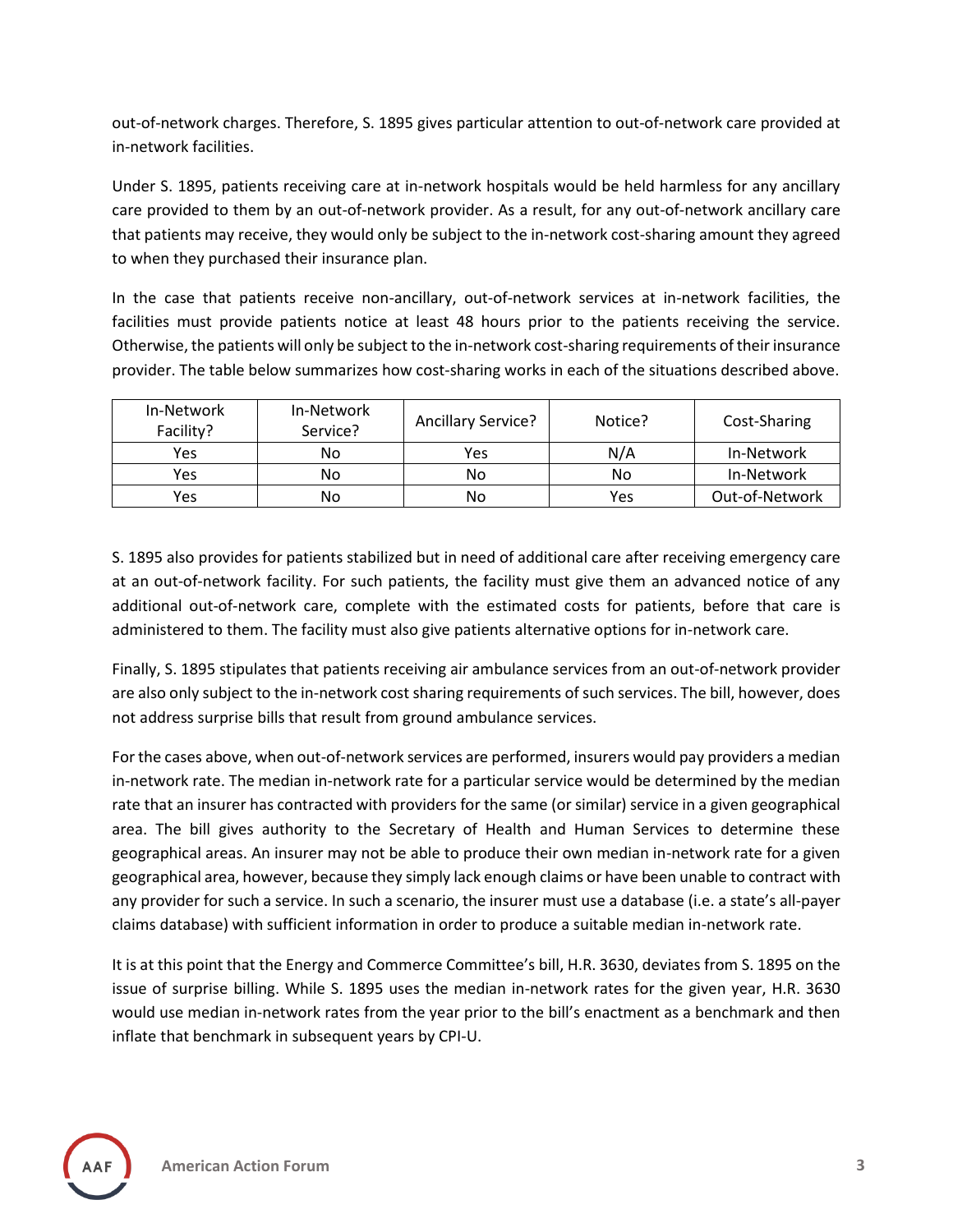## *WOULD THIS LAW INCREASE PREMIUMS?*

The purpose of this bill is to protect patients from expensive, surprise bills, and any bill attempting to move this risk from patients to insurers would shift costs from patients to insurers, providers, or both. S. 1895 would mandate that insurers reduce beneficiary cost-sharing for many scenarios where insurers currently provide little or no coverage. It would also soften the blow for insurers by requiring providers in such scenarios to charge rates that an insurer has already negotiated with others. Nevertheless, this bill would likely raise costs for insurers, or lower revenue for providers, or some combination of the two. Following this line of reasoning, it seems likely that the passage of this bill would put pressure on both providers and insurers to increase rates, and that consumers would see this upward pressure in the form of increased premiums or cost-sharing.

There is, however, evidence to the contrary. One study shows that a similar surprise billing law instituted in the state of New York produced in-network payment rates that were 9 percent lower than before the law was instituted.<sup>3</sup> The study suggested that, under the current system, physicians will often jump in and out of insurance networks in order to renegotiate higher rates with insurers. Over time, this dynamic leads to inflated in-network rates. These findings suggest that laws reducing the incentives for providers to leave networks, such as S. 1895, lead to lower in-network rates over time, thus leading to reduced premiums and cost-sharing for patients.

This bill's potential impact on the cost of health care is complicated as a result. On the one hand, there is a cost shift from patients to insurers and providers that would seem to put upward pressure on prices and premiums that patients face. On the other hand, there is a reduced incentive for providers to jump in and out of networks for the purpose of negotiating higher rates, which would put downward pressure on patient costs. The interplay of these two forces would determine how a bill such as S. 1895 would impact patients' pocketbooks. But if the interplay is similar to that in New York, then patients can be hopeful that the reduction of surprise billing could also lead to reduced premiums.

#### **PRICE TRANSPARENCY**

S. 1895 seeks to provide consumers more knowledge of the prices of health care and their in-network provider options by removing gag clauses and banning anticompetitive terms in contracts between providers and insurers, among other things.

Hospitals with large portions of market share have been known to introduce gag clauses and anticompetitive terms to contracts with insurers in order to steer patients into their facilities.<sup>4</sup> The bill would seek to avoid such things by prohibiting contractual agreements that would prevent patients, insurers, or providers from seeing cost and quality data on providers. S. 1895 also explicitly prohibits any hospitals from inserting anti-steering clauses in contracts with insurers; such clauses prevent insurers from encouraging their patients to seek care at facilities with better care or lower prices. The bill would exempt certain kinds of health plans from having to comply with these rules. Plans such as Health Maintenance Organizations (HMOs) and Accountable Care Organizations (ACOs) are explicitly mentioned